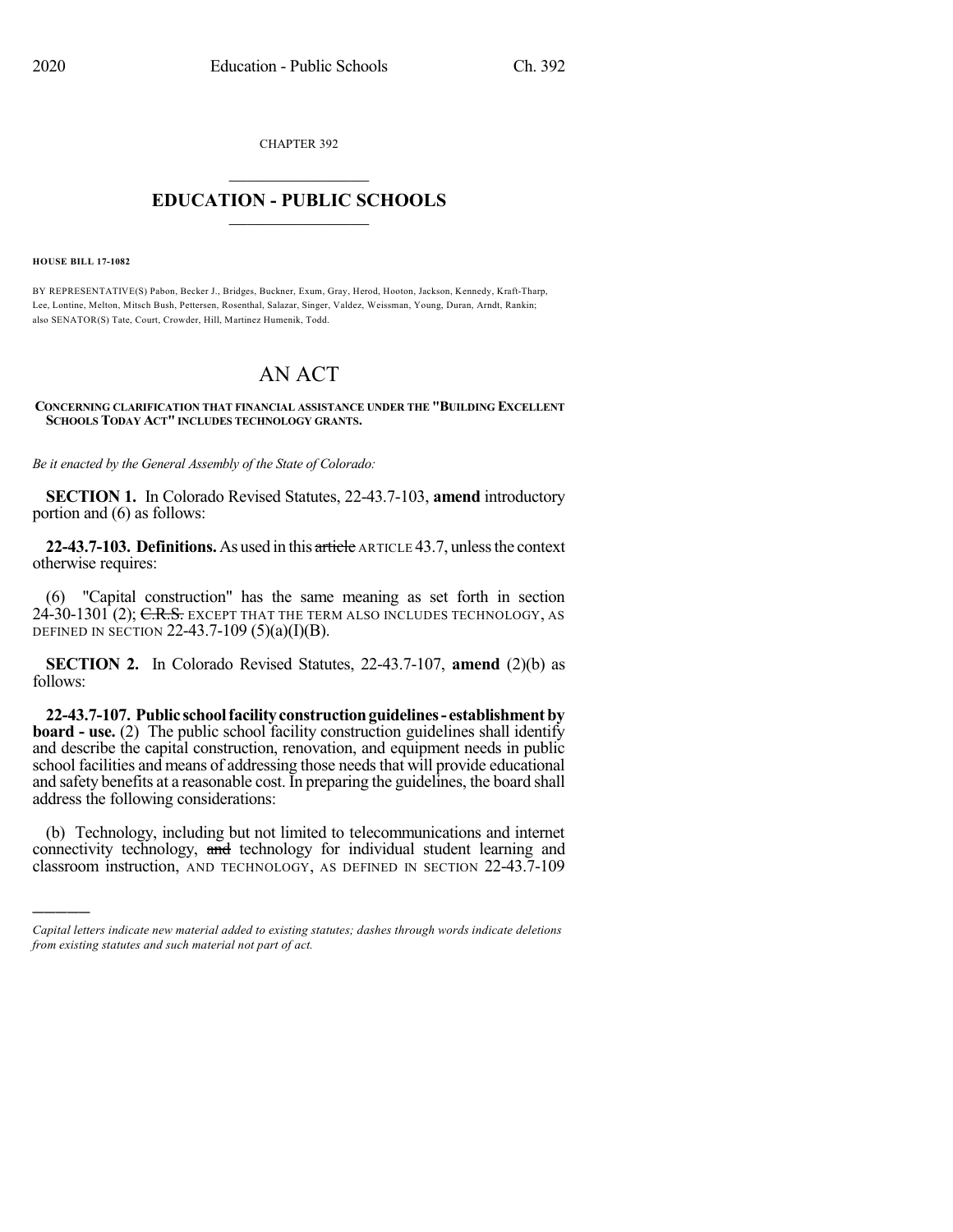$(5)(a)(I)(B)$ , WHICH INCLUDES HARDWARE, DEVICES, OR EQUIPMENT NECESSARY FOR INDIVIDUAL STUDENT LEARNING AND CLASSROOM INSTRUCTION,INCLUDINGACCESS TO ELECTRONIC INSTRUCTIONAL MATERIALS,OR NECESSARY FOR PROFESSIONAL USE BY A CLASSROOM TEACHER;

**SECTION 3.** In Colorado Revised Statutes, 22-43.7-108, **amend** (2)(a)(V) and  $(2)(a)(VI)$ ; and **add**  $(2)(a)(VII)$  as follows:

**22-43.7-108. Statewide financial assistance priority assessment - public school facilities.** (2) (a) The financial assistance priority assessment shall assess public school facility capital construction projects based on:

(V) Site requirements for the public school facility; and

(VI) Public school facility demographics, including a five-year projection concerning anticipated substantial changes in the pupil count of individual public school facilities; AND

(VII) ANNUALIZED UTILITY COSTS, INCLUDING ELECTRICITY, NATURAL GAS, PROPANE, WATER, SEWER, WASTE REMOVAL, TELECOMMUNICATIONS, INTERNET, OR OTHER MONTHLY BILLED UTILITY SERVICES.

**SECTION 4.** In Colorado Revised Statutes, 22-43.7-109, **amend** (4)(f), (4)(g), and  $(5)(a)(I)$ ; and **add**  $(4)(g.5)$  and  $(13)$  as follows:

**22-43.7-109. Financial assistance for public school capital construction application requirements - evaluation criteria - local match requirements technology grants - rules - definition.** (4) Applications for financial assistance submitted to the board shall be in a form prescribed by the board and shall include:

(f) A statement regarding the means by which the applicant intends to provide matching moneys MONEY required for the projects, including but not limited to means such as voter-approved multiple-fiscal year debt or other financial obligations, UTILITY COST SAVINGS ASSOCIATED WITH ANY UTILITY COSTS-SAVINGS CONTRACT, AS DEFINED IN SECTION 24-30-2001 (6), gifts, grants, donations, a loan obtained pursuant to section 22-43.7-110.5, or any other means of financing permitted by law, or the intent of the applicant to seek a waiver of the matching moneys MONEY requirement pursuant to subsection (10) of this section. If an applicant that is a school district or a board of cooperative services with a participating school district intends to raise matching moneys MONEY by obtaining voter approval to enter into a sublease-purchase agreement that constitutes an indebtedness of the district as authorized by section 22-32-127, it shall indicate whether it has received the required voter approval or, if the election has not already been held, the anticipated date of the election.

 $(g)$  A description of any efforts by the applicant to coordinate capital construction projectswithlocal governmental entitiesor community-basedor otherorganizations that provide facilities or services that benefit the community in order to more efficientlyor effectivelyprovide such facilitiesorservices,includingbut notlimited to a description of any financial commitment received from any such entity or organization that will allow better leveraging of any financial assistance awarded;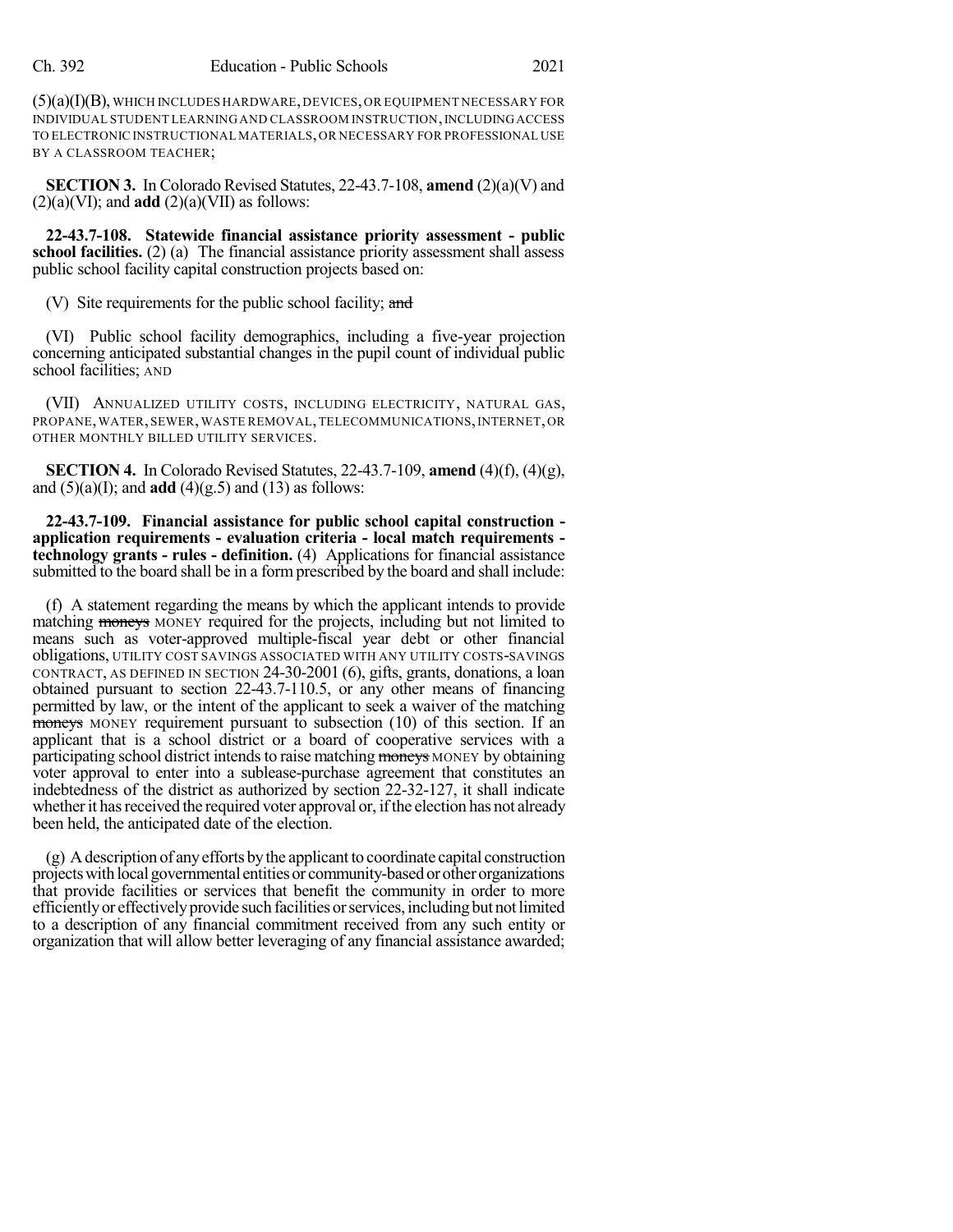## and

(g.5) IF DEEMED RELEVANT BY THE APPLICANT,A STATEMENT OF THE APPLICANT'S ANNUALIZED UTILITY COSTS, INCLUDING ELECTRICITY, NATURAL GAS, PROPANE, WATER, SEWER, WASTE REMOVAL, TELECOMMUNICATIONS, INTERNET, OR OTHER MONTHLY BILLED UTILITY SERVICES, AND THE AMOUNT OF ANY REDUCTION IN SUCH COSTS EXPECTED TO RESULT IF THE APPLICANT RECEIVES FINANCIAL ASSISTANCE; AND

(5) The board, taking into consideration the financial assistance priority assessment conducted pursuant to section 22-43.7-108, shall prioritize applications that describe public schoolfacility capital construction projects deemed eligible for financial assistance based on the following criteria, in descending order of importance:

(a)  $(I) (A)$  Projects that will address safety hazards or health concerns at existing public schoolfacilities,includingconcernsrelatingtopublic schoolfacilitysecurity, and projects that are designed to incorporate technology into the educational environment.

(B) AS USED IN THIS SUBSECTION (5)(a)(I), "TECHNOLOGY" MEANS HARDWARE, DEVICES, OR EQUIPMENT NECESSARY FOR INDIVIDUAL STUDENT LEARNING AND CLASSROOM INSTRUCTION, INCLUDING ACCESS TO ELECTRONIC INSTRUCTIONAL MATERIALS, OR NECESSARY FOR PROFESSIONAL USE BY A CLASSROOM TEACHER.

(13) FOR FISCAL YEAR 2018-19 AND FOR EACH SUCCEEDING FISCAL YEAR, THE BOARD, WITH THE SUPPORT OF THE DIVISION AND SUBJECT TO THE APPROVAL OF THE STATE BOARD REGARDING FINANCIAL ASSISTANCE AWARDS AS SPECIFIED IN THIS SECTION, MAY PROVIDE FINANCIAL ASSISTANCE IN THE FORM OF TECHNOLOGY GRANTS. IN CONJUNCTION WITH ITS ESTABLISHMENT OF AN ANNUAL FINANCIAL ASSISTANCE TIMELINE AS REQUIRED BY SUBSECTION  $(2)(a)$  OF THIS SECTION, THE BOARD SHALL ANNUALLY NOTIFY ALL POTENTIAL APPLICANTS, BY SUCH MEANS AS THE BOARD DEEMS APPROPRIATE, THAT IT WILL ACCEPT AND CONSIDER APPLICATIONS FOR FINANCIAL ASSISTANCE IN THE FORM OF TECHNOLOGY GRANTS. TO BE ELIGIBLE FOR A TECHNOLOGY GRANT, AN APPLICANT FOR FINANCIAL ASSISTANCE MUST APPLY SPECIFICALLY FOR SUCH A GRANT IN ACCORDANCE WITH THE FINANCIAL ASSISTANCE TIMELINE ESTABLISHED BY THE BOARD PURSUANT TO SUBSECTION  $(2)(a)$  OF THIS SECTION AND MUST SUBMIT AN APPLICATION IN THE FORM PRESCRIBED BY THE BOARD PURSUANT TO SUBSECTION (4) OF THIS SECTION. THE BOARD MAY AWARD A TECHNOLOGY GRANT TO FUND TECHNOLOGY,INCLUDING BUT NOT LIMITED TO COMMUNICATIONS AND INTERNET CONNECTIVITY TECHNOLOGY, TECHNOLOGY FOR INDIVIDUAL STUDENT LEARNING AND CLASSROOM INSTRUCTION, AND TECHNOLOGY AS DEFINED IN SUBSECTION  $(5)(a)(I)(B)$  OF THIS SECTION.

**SECTION 5.** In Colorado Revised Statutes, 22-43.7-111, **amend** (1) introductory portion,  $(1)(a)(III)$ ,  $(1)(a)(IV)$ , and  $(1)(d)$  introductory portion as follows:

**22-43.7-111. Reporting requirements- auditingby state auditor.**(1) No later than February 15, 2010, and no later than each February 15 thereafter, the board shall present a written report to the education and finance committees of the house